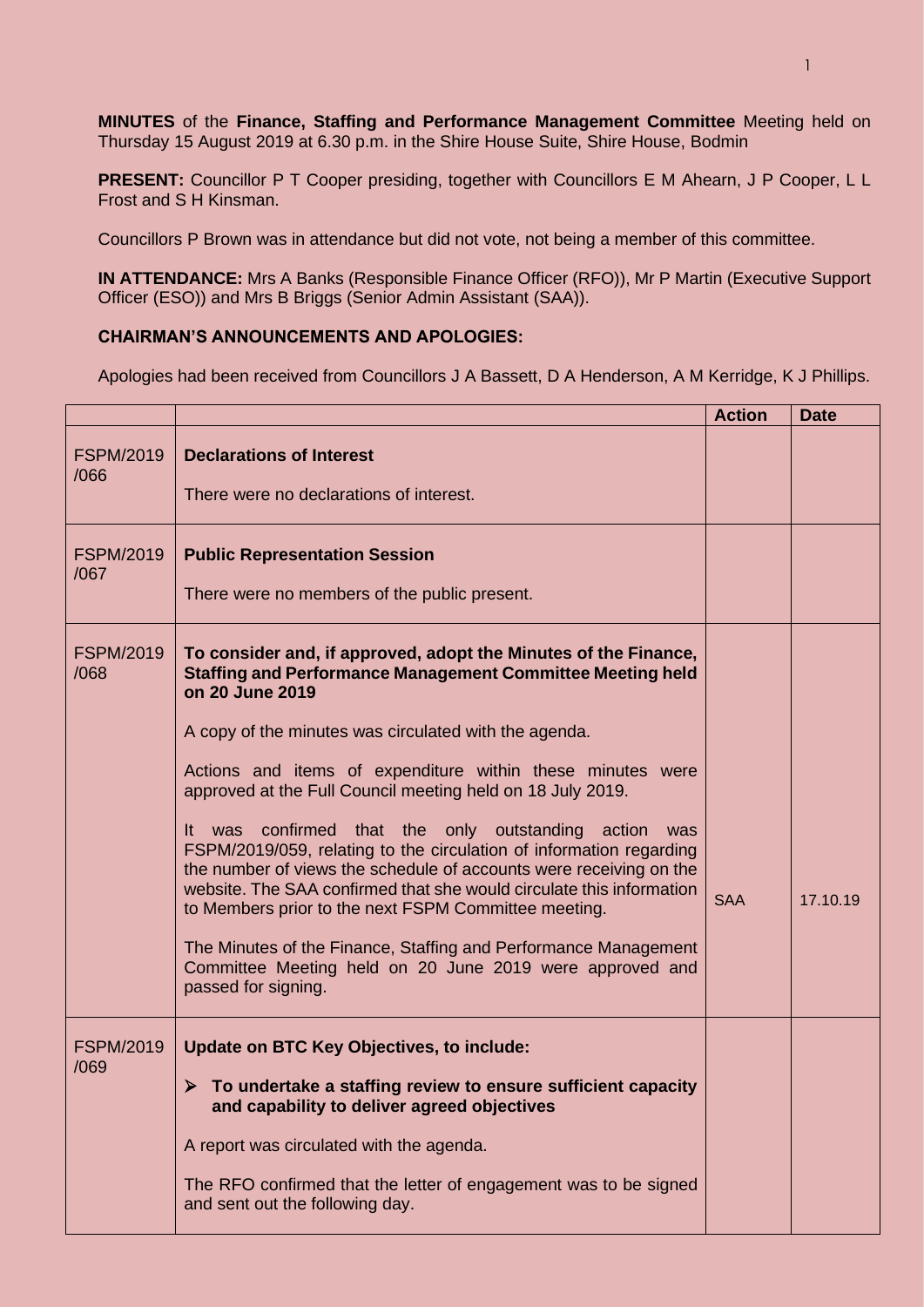|                          | The Chairman confirmed that the response deadline was 9.00 a.m.<br>on 6 September, allowing time to review responses prior to the next<br><b>FSPM Committee meeting.</b>                                                                                                                                                                                                                                                                                                                                                                                                                                                                                                                                                                                                                                                                                                                                                                                                                                                                                                                                                                                         |                          |  |
|--------------------------|------------------------------------------------------------------------------------------------------------------------------------------------------------------------------------------------------------------------------------------------------------------------------------------------------------------------------------------------------------------------------------------------------------------------------------------------------------------------------------------------------------------------------------------------------------------------------------------------------------------------------------------------------------------------------------------------------------------------------------------------------------------------------------------------------------------------------------------------------------------------------------------------------------------------------------------------------------------------------------------------------------------------------------------------------------------------------------------------------------------------------------------------------------------|--------------------------|--|
| <b>FSPM/2019</b><br>/070 | Provision of IT equipment for staff and members<br>The RFO reported that the requirements of the ESO had been<br>considered and it had been concluded that the most effective option<br>was to provide the ESO with a laptop with a docking station to replace<br>his hard drive, in order to provide seamless syncing. This machine<br>had been ordered and is being installed on 22 August 2019.<br>The RFO also noted that the Council replaces all IT equipment on a<br>rolling basis and will consider laptops and docking stations as an<br>alternative when these items are being replaced depending on the<br>individual's needs.<br>The RFO then reported that it had been brought to her attention that<br>Members were experiencing issues with their tablets no longer<br>holding charge and it was noted that these tablets were now a few<br>years old and were reaching the end of their useful life and were due<br>for replacement.<br>There was consensus among Members that Notebooks might be a<br>more suitable replacement due to their ease of use, and that it might<br>be appropriate to source a package to replace all Member tablets |                          |  |
|                          | with Notebooks for the 2020/21 budget year.<br>It was AGREED to RECOMMEND that the RFO would contact all<br>Members to seek feedback on requirements and preferences.<br>It was further AGREED to RECOMMEND that the RFO consider the<br>feedback and seek costs to replace Member tablets and report costs<br>back to the next FSPM Committee meeting for consideration in<br>advance of the 2020/21 budget setting process.                                                                                                                                                                                                                                                                                                                                                                                                                                                                                                                                                                                                                                                                                                                                    | <b>RFO</b><br><b>RFO</b> |  |
| <b>FSPM/2019</b><br>/071 | To consider potential amendments and recommendations to the<br>Policy Committee regarding Bodmin Town Council's Annual<br><b>Leave and Absence Policy</b><br>The Chairman reported that he had wanted to raise this issue due to<br>the recent scenario, albeit under exceptional circumstances,<br>whereby three senior members had been out of the office at same<br>time. He felt that, from a business continuity perspective, it was<br>important to address the situation and revise the Annual Leave and<br>Absence Policy to prevent the situation from occurring in future.<br>The Chairman's suggestion was to make a recommendation to the<br>Policy Committee to review policy, in particular paragraph 3.3. His<br>recommendation was to add the stipulation that only two Senior<br>Officers be granted leave at the same time, except in exceptional<br>circumstances. Any request for leave from a third Senior Officer<br>would be required to go to the FSPM Committee for consideration.                                                                                                                                                      |                          |  |

2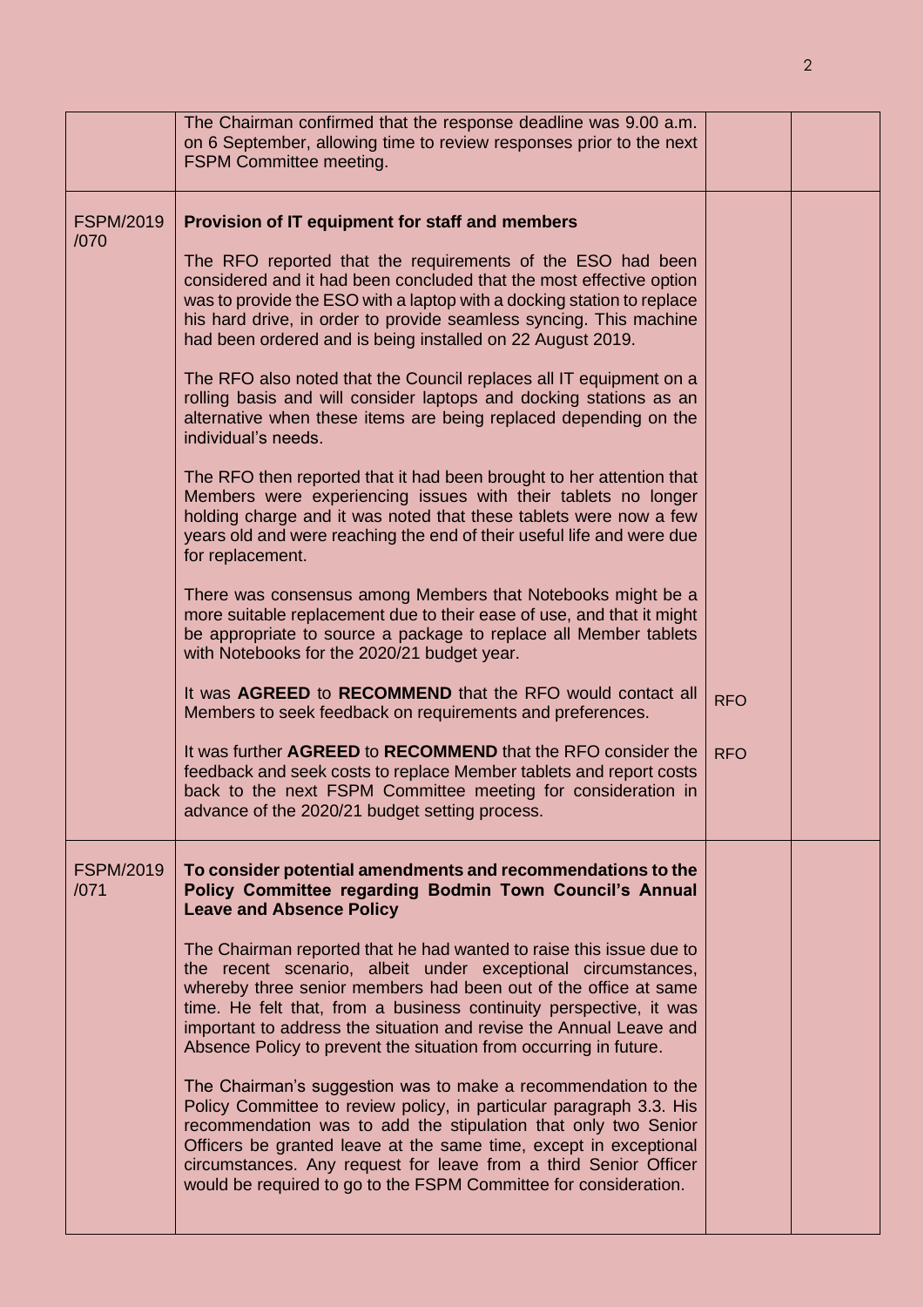|                          | Senior Officers were defined as the Town Clerk, the Responsible<br>Finance Officer (RFO), the Executive Support Officer (ESO) and the<br>Parks and Open Spaces Manager (POSM).<br>The RFO commented that this recent situation was due to the fact<br>the POSM had been required to push back his holiday from the<br>previous week due to the additional workload created in dealing with<br>the unauthorised encampment on BTC property.<br>Some Members felt that the approval of leave should remain the<br>Town Clerk's responsibility. Others felt that it would be pertinent to<br>have a procedure in place to consider such exceptional<br>circumstances whereby a third Officer required time off.<br>Members then considered the concern around exceptional<br>circumstances not fitting with the FSPM Committee/Full Council<br>meeting cycle, for example if two Officers were already on leave and<br>a third Officer required leave at short notice. It was considered that,<br>in such cases, the request should be referred to the Mayor/Deputy<br>Mayor for consideration.<br>Following discussion, it was AGREED to RECOMMEND taking the<br>following recommendations, for amendments to the Annual Leave<br>and Absence Policy, to the Policy Committee:<br>Amend the wording under point 3.3 to read 'operational demand'<br>۰<br>rather than 'operational requirements'<br>Include a paragraph under point 3.3. to outline the requirement<br>٠<br>for no more than two Senior Officers to take leave at the same<br>time, other than in exceptional circumstances. Such exceptional<br>circumstances should be referred to the FSPM Committee or Full | <b>SAA</b> | 30.08.19 |
|--------------------------|------------------------------------------------------------------------------------------------------------------------------------------------------------------------------------------------------------------------------------------------------------------------------------------------------------------------------------------------------------------------------------------------------------------------------------------------------------------------------------------------------------------------------------------------------------------------------------------------------------------------------------------------------------------------------------------------------------------------------------------------------------------------------------------------------------------------------------------------------------------------------------------------------------------------------------------------------------------------------------------------------------------------------------------------------------------------------------------------------------------------------------------------------------------------------------------------------------------------------------------------------------------------------------------------------------------------------------------------------------------------------------------------------------------------------------------------------------------------------------------------------------------------------------------------------------------------------------------------------------------------------------------------------------------------------|------------|----------|
|                          | Council for consideration where possible/appropriate, or if a<br>request did not fit with the meeting cycle, should be referred to<br>the Mayor, or in the Mayor's absence the Deputy Mayor or Chair<br>of FSPM Committee for consideration.<br>It was noted that, if a third Senior Officer was unable to attend work<br>at short notice, for example due to sickness, that Officer should report<br>their absence to the Mayor.                                                                                                                                                                                                                                                                                                                                                                                                                                                                                                                                                                                                                                                                                                                                                                                                                                                                                                                                                                                                                                                                                                                                                                                                                                            |            |          |
| <b>FSPM/2019</b><br>/072 | <b>Correspondence, to include:</b><br>a) Email from National Autistic Association Cornwall Branch -<br>request to hire the Shire House Suite on Saturday 28<br><b>September</b><br>A copy of the email was circulated with the agenda.<br>The RFO noted that this request was now for all day hire, rather than<br>afternoon hire as outlined in the email.<br>The RFO noted that the standard rate of hire was £300.00 plus VAT                                                                                                                                                                                                                                                                                                                                                                                                                                                                                                                                                                                                                                                                                                                                                                                                                                                                                                                                                                                                                                                                                                                                                                                                                                             |            |          |
|                          | and the reduced rate was £161.00 plus VAT and that, with this event<br>being on a Saturday, the caretaker would be unable to facilitate this<br>entire booking and there would therefore be an additional charge for                                                                                                                                                                                                                                                                                                                                                                                                                                                                                                                                                                                                                                                                                                                                                                                                                                                                                                                                                                                                                                                                                                                                                                                                                                                                                                                                                                                                                                                         |            |          |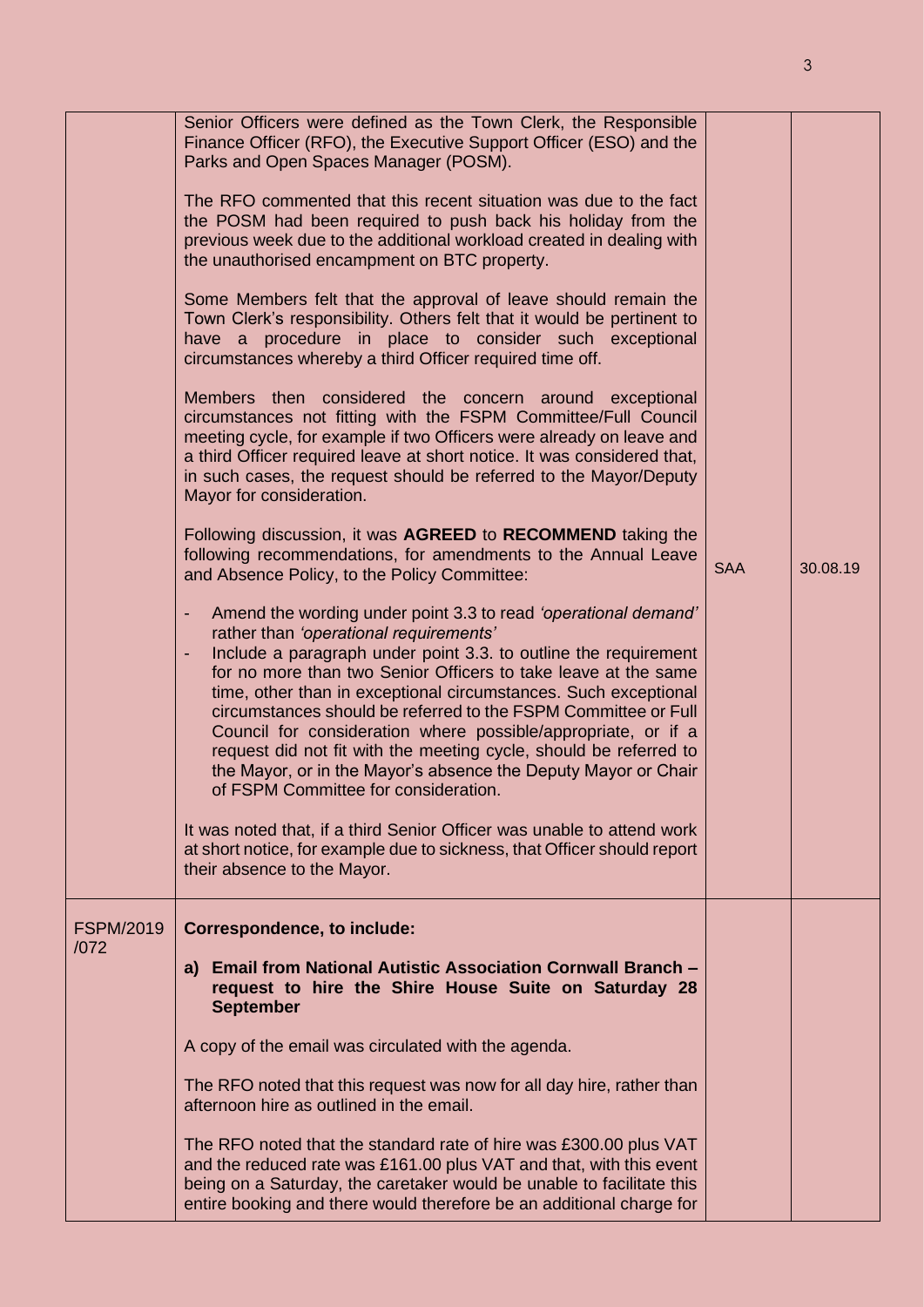|                          | Kestrel Guards to provide security for approximately five hours at a                                                                                                                                                                                                                                                                                                                                                                 |                       |                       |
|--------------------------|--------------------------------------------------------------------------------------------------------------------------------------------------------------------------------------------------------------------------------------------------------------------------------------------------------------------------------------------------------------------------------------------------------------------------------------|-----------------------|-----------------------|
|                          | cost of £11.00 per hour.                                                                                                                                                                                                                                                                                                                                                                                                             |                       |                       |
|                          | The current policy regarding the reduced rate was queried, with the<br>RFO clarifying that this rate was for Bodmin based organisations and<br>charities.                                                                                                                                                                                                                                                                            |                       |                       |
|                          | Following discussion, it was AGREED that this organisation be<br>offered the standard rate but that BTC would cover the cost of the<br>Kestrel Guards security provision.                                                                                                                                                                                                                                                            | RFO/FA                |                       |
|                          | b) Any other important item of correspondence which the<br><b>Chairman considers appropriate</b>                                                                                                                                                                                                                                                                                                                                     |                       |                       |
|                          | There were no further items of correspondence to consider.                                                                                                                                                                                                                                                                                                                                                                           |                       |                       |
| <b>FSPM/2019</b><br>/073 | Sport England Community Asset Fund Lottery Award - skate<br>park, parkour, multi-use games area, seating and improved<br>access - to consider, and if appropriate, agree to accept the<br>grant award offer and conditions                                                                                                                                                                                                           |                       |                       |
|                          | The RFO was pleased to report that the Projects Assistant had<br>successfully applied for a lottery grant to the value of £40,000 to<br>enhance and build on the Councils commitment to the Skatepark.                                                                                                                                                                                                                               |                       |                       |
|                          | Specifically, in relation to the connected spaces in the following<br>phases:<br>Skatepark Design and build, lighting and access roads and<br>$1_{\cdot}$<br>paths<br>Multi-use games area incorporating an urban garden<br>2.                                                                                                                                                                                                       |                       |                       |
|                          | Seating and a youth shelter<br>3.                                                                                                                                                                                                                                                                                                                                                                                                    |                       |                       |
|                          | She reported that she was seeking Committee approval to accept,<br>sign and return the offer acceptance letter within the 30-day<br>acceptance period.                                                                                                                                                                                                                                                                               |                       |                       |
|                          | The RFO reported that she was currently awaiting confirmation from<br>Sports England as to whether a Member or Officer is able to sign off<br>the valuation/completion statement, or whether an independent<br>Contract Administrator is required in this regard. She noted that<br>Newquay Town Council did not employ an independent Contract<br>Administrator to sign off their project when working with Maverick<br>Skateparks. |                       |                       |
|                          | It was noted that BTC had the benefit of a highly experienced builder<br>in Councillor P Brown, who confirmed he would be willing to sign off<br>on the project and advised Members as to the ways in which this<br>would be done by examining delivery notes and samples as well as<br>the finished project.                                                                                                                        |                       |                       |
|                          | It was <b>AGREED</b> to <b>RECOMMEND</b> that the Mayor sign the<br>acceptance letter for the £40,000 Sports England Lottery Award.                                                                                                                                                                                                                                                                                                  | Cllr J<br>Cooper      | 15.08.19              |
|                          | It was further AGREED to RECOMMEND that BTC enlist the<br>voluntary services of Councillor P Brown to sign off on the Skatepark,                                                                                                                                                                                                                                                                                                     | RFO / Cllr<br>P Brown | <b>As</b><br>required |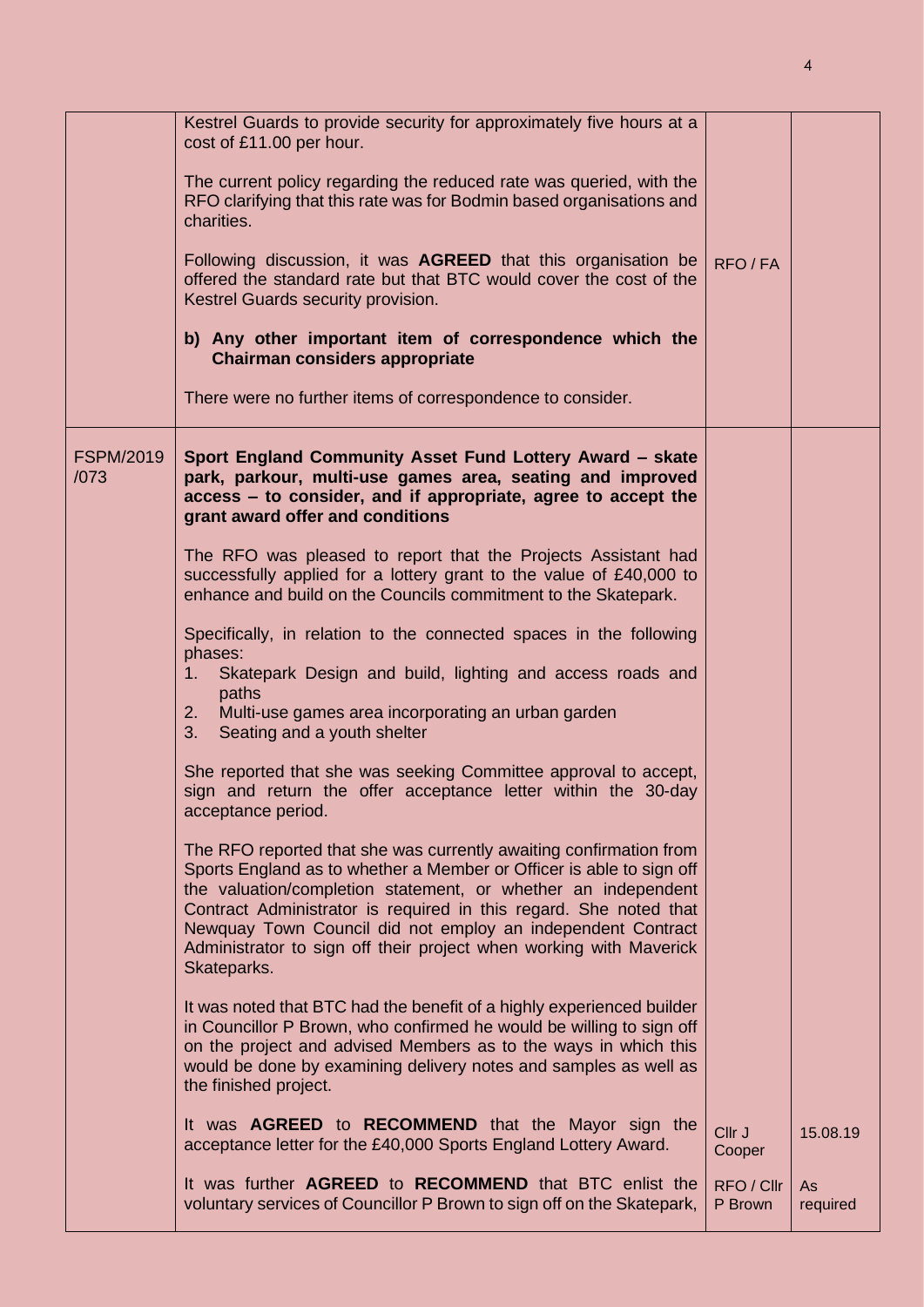|                          | with the proviso of the Sport England Lottery Award sum of £40,000<br>being ringfenced.<br>It was further AGREED to RECOMMEND that the RFO proceed with<br>gathering costs for the engagement of a qualified Contract<br>Administrator if Sports England specify this as a requirement.<br>The Chairman extended Members' thanks to the Projects Assistant<br>for her hard work on the successful application.                                                                                                                                                                                                                                                                                                                                                                                                                                                                                                                                                                                                                                                                                                                                                                                                                                                                                                                                                                                                                 | <b>RFO</b>                                                                 | <b>None</b><br>agreed                    |
|--------------------------|--------------------------------------------------------------------------------------------------------------------------------------------------------------------------------------------------------------------------------------------------------------------------------------------------------------------------------------------------------------------------------------------------------------------------------------------------------------------------------------------------------------------------------------------------------------------------------------------------------------------------------------------------------------------------------------------------------------------------------------------------------------------------------------------------------------------------------------------------------------------------------------------------------------------------------------------------------------------------------------------------------------------------------------------------------------------------------------------------------------------------------------------------------------------------------------------------------------------------------------------------------------------------------------------------------------------------------------------------------------------------------------------------------------------------------|----------------------------------------------------------------------------|------------------------------------------|
| <b>FSPM/2019</b><br>/074 | <b>Risk management update</b><br>The Chairman commented that he felt Members needed to address<br>the high-risk scores associated with the workload and capacity of<br>staff. He noted that this would be discussed further under item 14 on<br>the agenda (minute ref FSPM/2019/078(a) refers).<br>The RFO reported that, at the recent Risk Management Working<br>Party meeting it was suggested that it might be possible for her to<br>work some additional hours to help support completion of some of<br>the higher risk projects on the risk register, such as the<br>implementation of a Risk Management Software Package. She<br>confirmed that there was allowance in the budget for this, having<br>been included as part of the 2019/20 budget setting process.<br>It was AGREED to RECOMMEND that the Mayor and Deputy Mayor<br>be granted delegated authority to agree to the RFO working extra<br>hours when necessary and appropriate.<br>Members wished to note their thanks to the RFO.<br>Members felt that the distance learning courses offered by Cornwall<br>Council were recognised and cost effective could potentially be<br>offered to staff as an opportunity to develop.<br>It was AGREED to RECOMMEND that Councillor J P Cooper would<br>provide the RFO with the contact details of the officer he had spoken<br>with at Cornwall Council and that the RFO would investigate<br>possibilities. | Cllr J<br>Cooper /<br>Cllr P<br>Cooper<br>Cllr J<br>Cooper /<br><b>RFO</b> | As<br>necessary<br><b>None</b><br>agreed |
| <b>FSPM/2019</b><br>/075 | To consider and, if appropriate, pass for payment the Schedule<br>of Accounts for August 2019<br>Payment ref 4300001621 - The Mayor commented that, despite the<br>expense of carrying out this eviction of an unauthorised encampment<br>on BTC property, he felt that the company were very professional<br>and that the volume of staff on site that day was entirely necessary<br>and this expenditure was entirely justifiable given the difficult<br>circumstances.<br>Payment ref 4300001649 - The Expenditure on new Park Team<br>equipment was queried, with the RFO confirming that the POSM has<br>delegated authority to spend money allocated within the machinery<br>budget on replacement equipment without seeking authorisation<br>from Committee/Council each time.                                                                                                                                                                                                                                                                                                                                                                                                                                                                                                                                                                                                                                          |                                                                            |                                          |